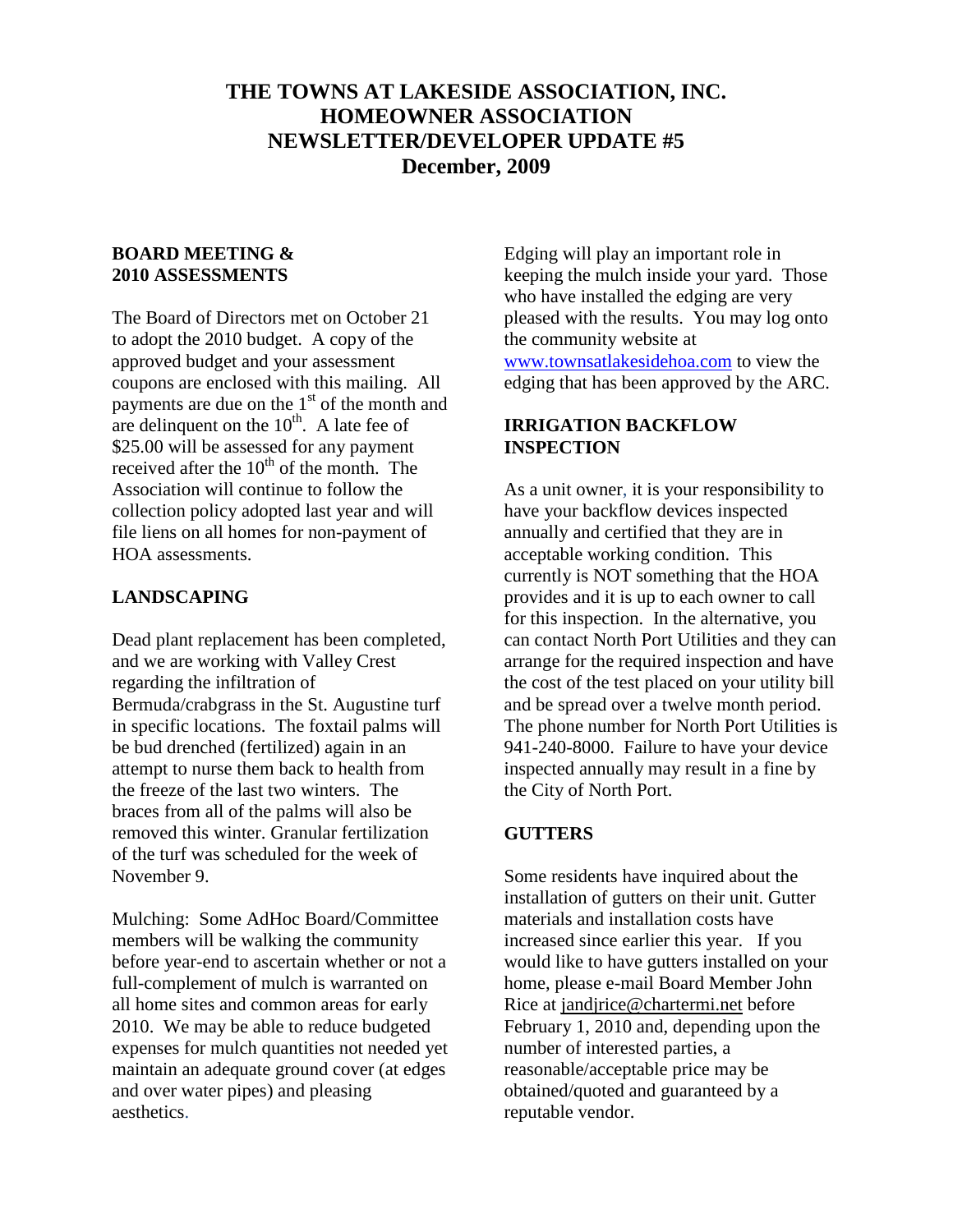#### **ADDITIONAL PARKING LOT**

As promised, Standard Pacific will leave the gravel parking lot in place across the street from the original model homes so current residents and their guests can use this space to park their vehicles if/when needed. This parking lot is for Towns residents and their guests ONLY. NO COMMERCIAL VEHICLES are to be allowed to park in this lot. The current vehicle and parking regulations will apply to this lot. The Board may decide to implement additional rules governing the use of this parking lot as they deem appropriate.

## **TRASH CANS**

The City of Northport recent implemented a program which requires that on the day of trash pick-up, trash cans must now be placed on one side of the street only. In that regard, residents are asked to please put their address number ON THEIR TRASH CAN to ensure its proper identification

#### **SPEED LIMIT, TOWING SIGNS & ASPHALT PAVING**

Signage has been ordered and should be installed no later than mid December. Standard Pacific will also be obtaining bids on the installation of the second coat of asphalt for the roadways. Upon receipt and review of the bids, Standard Pacific will advise the HOA when they may be able to proceed with this work.

## **TURNOVER OF ASSOCIATION**

The sale of the last home in the Towns will close in the month of December. Standard Pacific does not have plans at this time to build the remaining 4 buildings which consist of 26 units. At the upcoming annual meeting, Standard Pacific plans to turnover control of the Association to the homeowners. These members will need to elect a new board of directors. Standard Pacific will be allowed to hold one seat on

the Board until it no longer owns 5% of the annexed lots for sale.

Enclosed with this newsletter is a preliminary turnover notice and some facts regarding the process. Please read this information carefully and plan to attend the upcoming meeting on Tuesday, February 23, 2010 at 6:30 p.m. at the CDD clubhouse.

The current volunteers comprising the Ad Hoc Board and members of the committees will be meeting informally over the next several weeks to develop ideas for committee functioning, projects and objectives. Other members of the community are encouraged to participate and assist in future planning.

One of the main issues that the Board and membership will need to consider is the expiration of the existing bulk cable TV contract in December 2010. Members will need to decide if they want to renew this contract, cancel it and go with another provider, or remove it entirely from the HOA assessments and have each owner subscribe individually with a vendor of their choice. All owners are encouraged to attend the annual meeting to voice their opinions on this matter.

# **BULLETIN BOARD**

If anyone has anything of interest that they would like installed on the bulletin board at the western entrance of Jonah Drive, please send a copy of the item/document to James Ro at SunVast Management for approval. If approved, SunVast will see that the information is posted.

#### **NUISANCE ISSUES**

Let's review a few of the 'nuisance issues' which continue to occur in our community all-to-frequently and, which are in violation of either our Declarations, our published